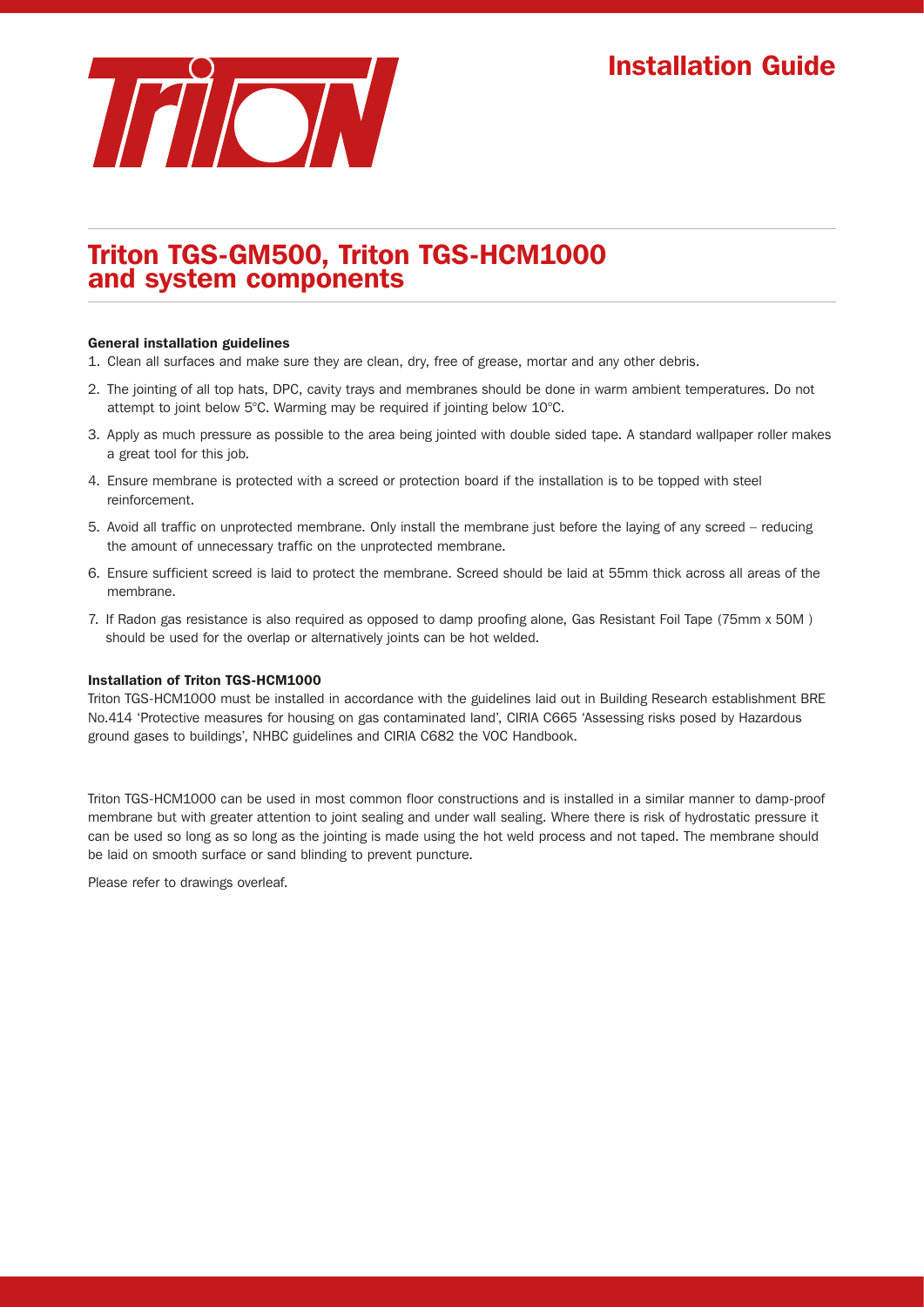

# GROUND BEARING SLAB

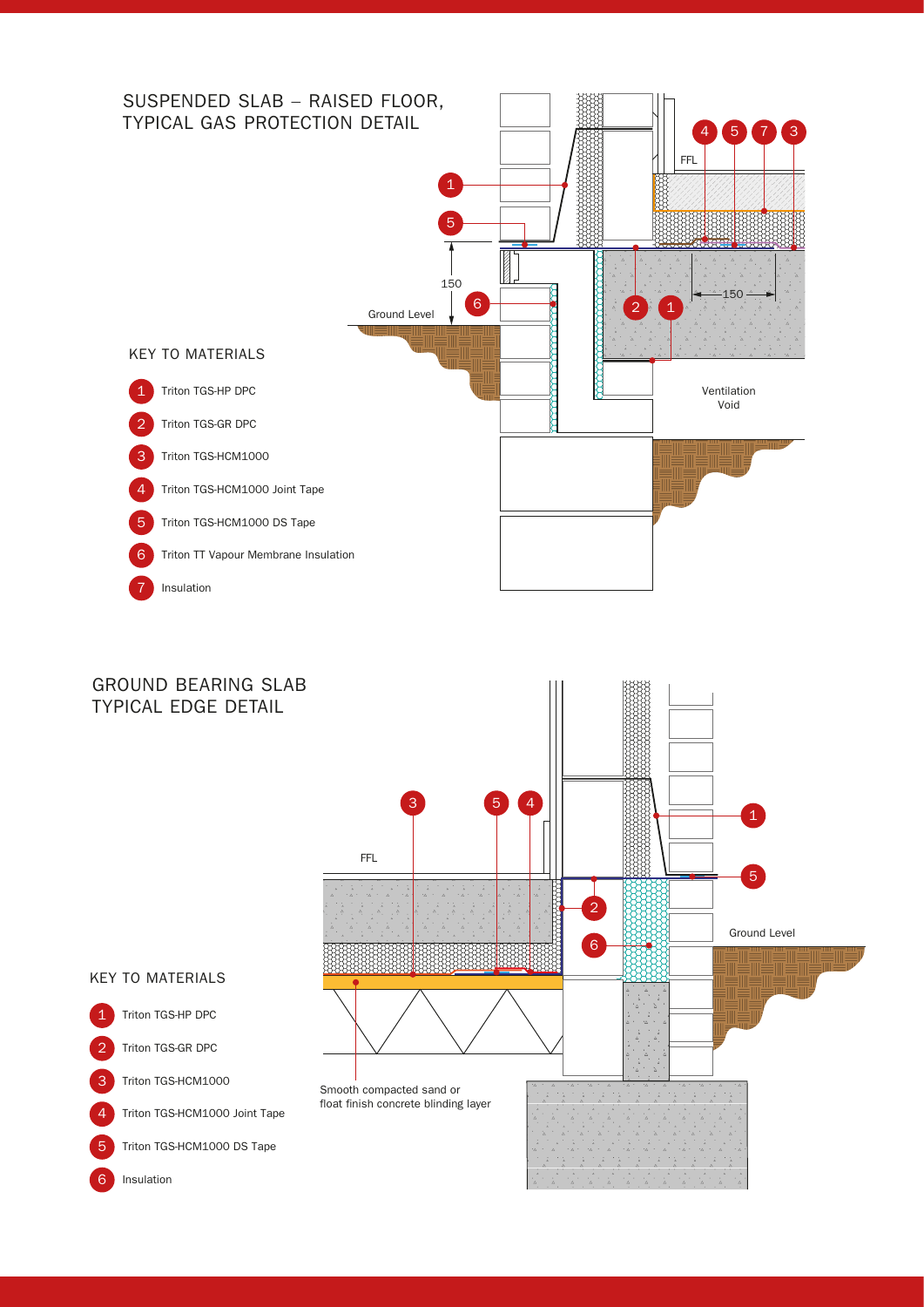### Installation of Triton TGS-GM500

Triton TGS-GM500 membrane system must be laid in accordance with the Building Research establishment BRE No. 414. "Protective measures for housing on gas contaminated land". Triton TGS-GM500 can be used in most common floor constructions. Triton TGS-GM500 membrane is installed in a similar way to damp proof membranes, but with much greater attention to joint sealing of the gas resisting membrane, under wall sealing and workmanship. If Radon gas resistance is also required as opposed to damp proofing alone, Gas Resistant Foil Tape (75mm x 50M ) should be used for the overlap or alternatively joints can be hot welded. The membrane will also perform the same function as a damp proof membrane. Where there is a risk of hydrostatic pressure this product is not intended for use. Triton TGS-GM500 membrane should be laid on a smooth surface or sand blinding to prevent the membrane from puncture. The membrane must be free from grease and dirt.



Compacted Hardcore

# CAVITY WALL / FLOATING SLAB APPLICATION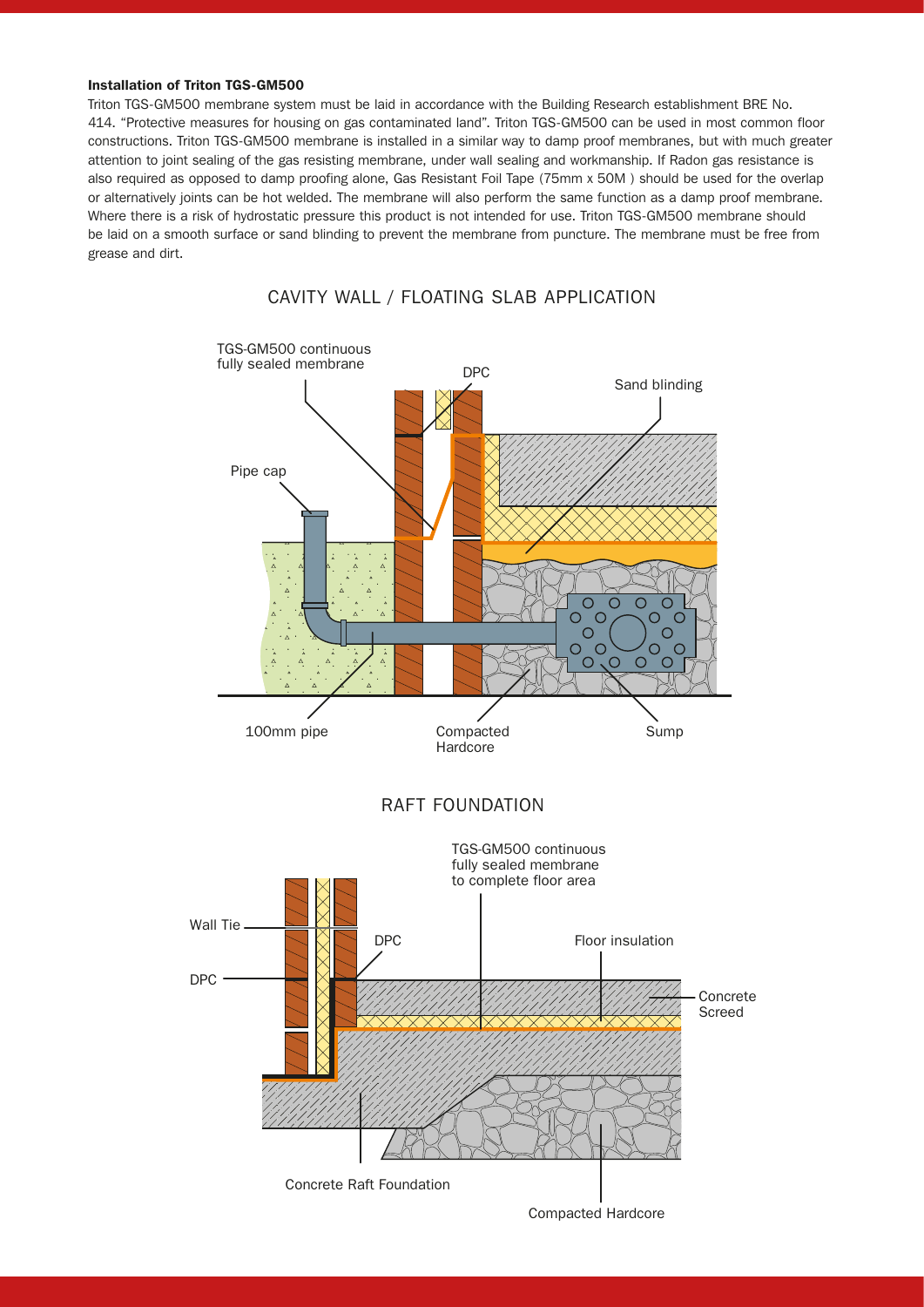



### Jointing of membrane

1) Unroll the first membrane, ensure the surface is dry and free from dust or grease. Inspect the membrane to ensure there are no indentations or protrusions. If there are remove and apply sand blinding.

2) Apply double sided tape to the membrane, 50mm from the edge. It is very important that the membrane is dry and free from dust and dirt.



3) The second membrane must be unrolled overlapping the first membrane by 150mm. Remove the protective paper from the tape and apply pressure to the membrane while joining the two membranes together.



4) Seal the two membranes by installing joint tape to the edge. (Ensure that the membrane is completely dry, free from dust and dirt.